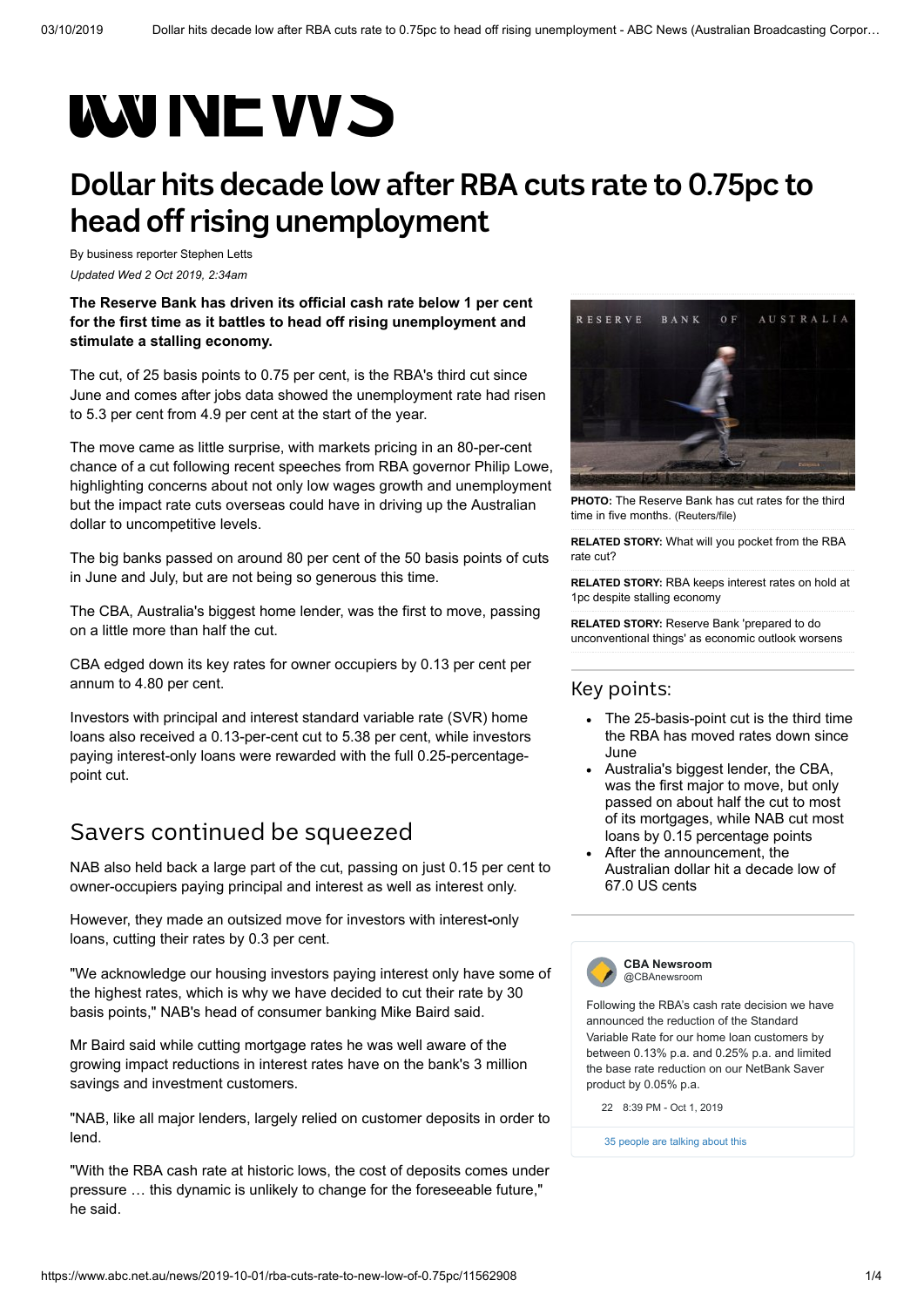#### Government plea ignored

The less-than-generous cuts, while expected, is certain to aggravate Treasurer Josh Frydenberg who earlier had urged the banks to pass on the rate cut in full.

#### "It is the Government's expectation that the banks will pass on this 25-basis-point rate cut in full," he said.

"What this means for an Australian family with a mortgage of \$400,000 is \$720 less a year in interest payments. That's a significant benefit to an Australian family."

Shadow Treasurer Jim Chalmers said the economy was struggling under the Coalition's watch.

"When Australians are struggling, when growth's the slowest it's been for a decade, when wages are stagnant, the Government's leaving all of the heavy lifting to the bank," Dr Chalmers said.

"Interest rates [are] a quarter of what they were during the global financial crisis."

### More cuts in the pipeline

RBA governor Philip Lowe said in a statement accompanying the decision more work may need to be done to support the economy.

"The Board will continue to monitor developments, including in the labour market, and is prepared to ease monetary policy further if needed to support sustainable growth in the economy, full employment and the achievement of the inflation target over time," Dr Lowe said.

Earlier this year the RBA confirmed it was looking to drive the unemployment rate down to 4.5 per cent, a level which it considers to be "full employment".

The RBA has also been frustrated by its inability to lift inflation, which has consistently undershot the 2-3 per cent band for more than three years.

that inflation will be consistent with the medium-term target," Mr Lowe said.

"The Board took the decision to lower interest rates further today to support employment and income growth and to provide greater confidence

[Australia](https://www.abc.net.au/news/2019-07-02/interest-rates-at-1pc-may-be-new-for-australia-but-not-overseas/11271268) joins low rate club



With the cash rate down to a fresh low of 1 per cent, [Australia has entered what's been dubbed the "era of](https://www.abc.net.au/news/2019-07-02/interest-rates-at-1pc-may-be-new-for-australia-but-not-overseas/11271268) irrationality, impotence and inequality".

"The Board also took account of the forces leading to the trend to lower interest rates globally and the effects this trend is having on the Australian economy and inflation outcomes."



**EMBED:** [RBA cash rate](https://tmsnrt.rs/2mr8p4L?abcnewsembedheight=430)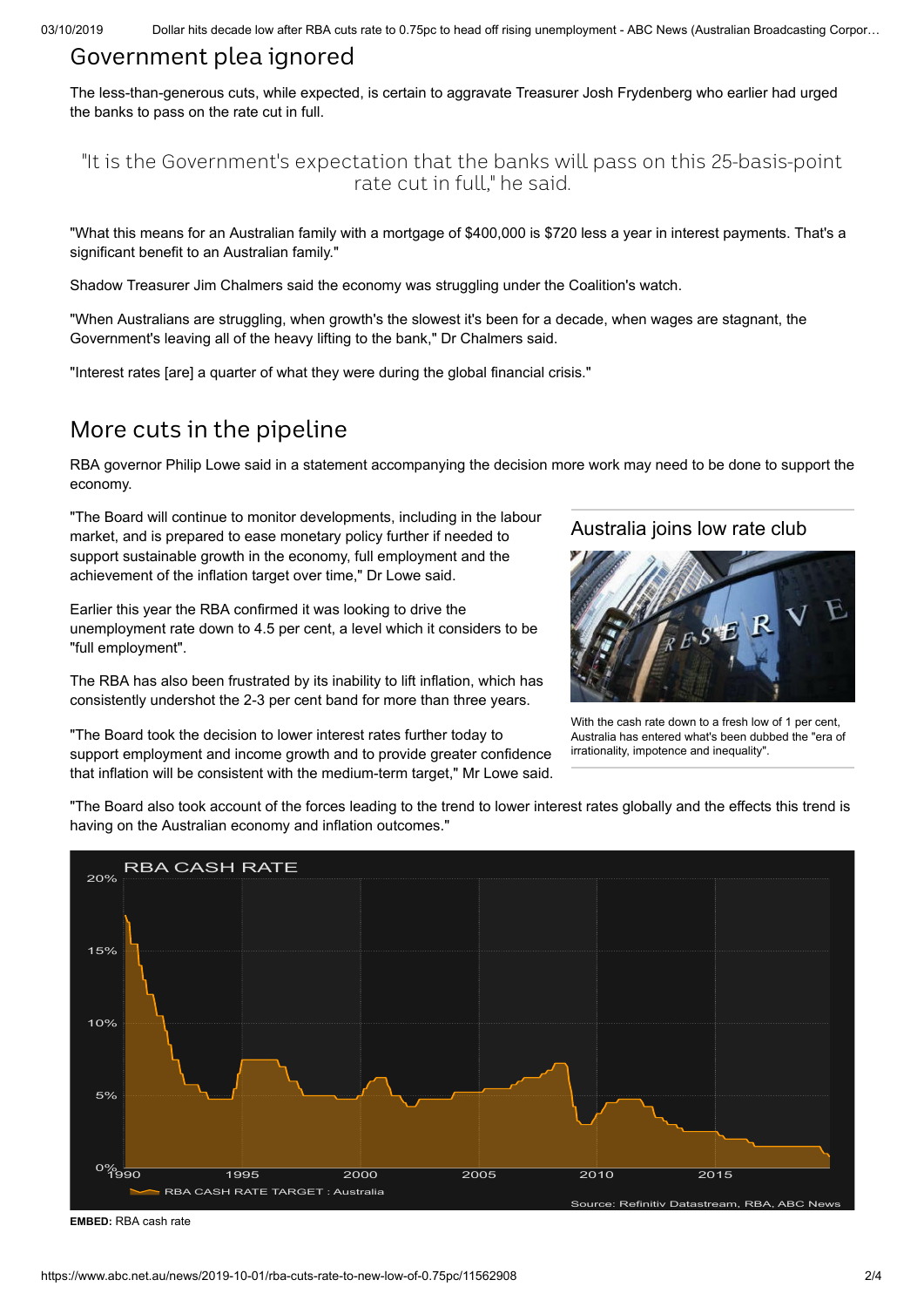03/10/2019 Dollar hits decade low after RBA cuts rate to 0.75pc to head off rising unemployment - ABC News (Australian Broadcasting Corpor...

## Home loans start falling

A number of small lenders slashed their variable home loans within minutes of the decision, leaving the bigger banks in their wake.

Homestar Finance and Athena Home Loans both passed on the full 0.25 per cent, while Reduce Home Loans cut its lowest variable rate by 0.20 per cent, but for new customers only.

However, RateCity chief executive Paul Marshall said with rates already so low, some banks will find it hard to pass Tuesday's cut on in full.

"It's a juggling act between the interests of savers, borrowers and shareholders, especially now interest rates are in uncharted territory," Mr Marshal said.

On RateCity figures, the average homeowner with a \$400,000 mortgage could save up to \$57 a month and \$682 a year if the 0.25 rate cut is passed on in full.

| Loan size   | 25bp cut saving (per year) | 20bp cut saving (per year) | 15bp cut saving (per year) |
|-------------|----------------------------|----------------------------|----------------------------|
| \$300,000   | \$512                      | \$410                      | \$308                      |
| \$400,000   | \$682                      | \$547                      | \$411                      |
| \$500,000   | \$853                      | \$684                      | \$513                      |
| \$750,000   | \$1,280                    | \$1025                     | \$770                      |
| \$1 million | \$1,706                    | \$1,367                    | \$1,026                    |

*Source: RateCity.com.au based on a current average rate of 3.91% for owner-occupiers paying principal and interest over 30 years.*

## Dollar slides towards decade low

CBA chief economist Michael Blythe said the RBA's statement hints at more cuts in the pursuit of full employment.

"While today's cut had been well-telegraphed, the debate about the desirability of the move has heated up," Mr Blythe said.

"Our view for a while now has been that interest rate cuts are of limited use.

"Households tend to leave their home loan repayments unchanged, so little additional spending power is unleashed, the [potential boost from a lower Australian dollar is limited by still high commodity prices and the move to a current account](https://www.abc.net.au/news/2019-09-03/historic-current-account-surplus-banana-republic/11473366) surplus and the negative impact on business and consumer confidence," he said.

Mr Blythe noted the RBA was growing increasingly anxious about the global economy, a theme common to all central banks at present and underlies the shift from rate rises in 2018 to rate cuts in 2019.

#### "The global race to the bottom is, in a sense, dragging the RBA along. Failure to participate could see the Australian [dollar] move higher."

The RBA would no doubt be somewhat pleased with the market's reaction to Tuesday's announcement.

After an initial spike, the dollar started retreating down to a decade low of 67.0 US cents (at 4:20pm AEST).